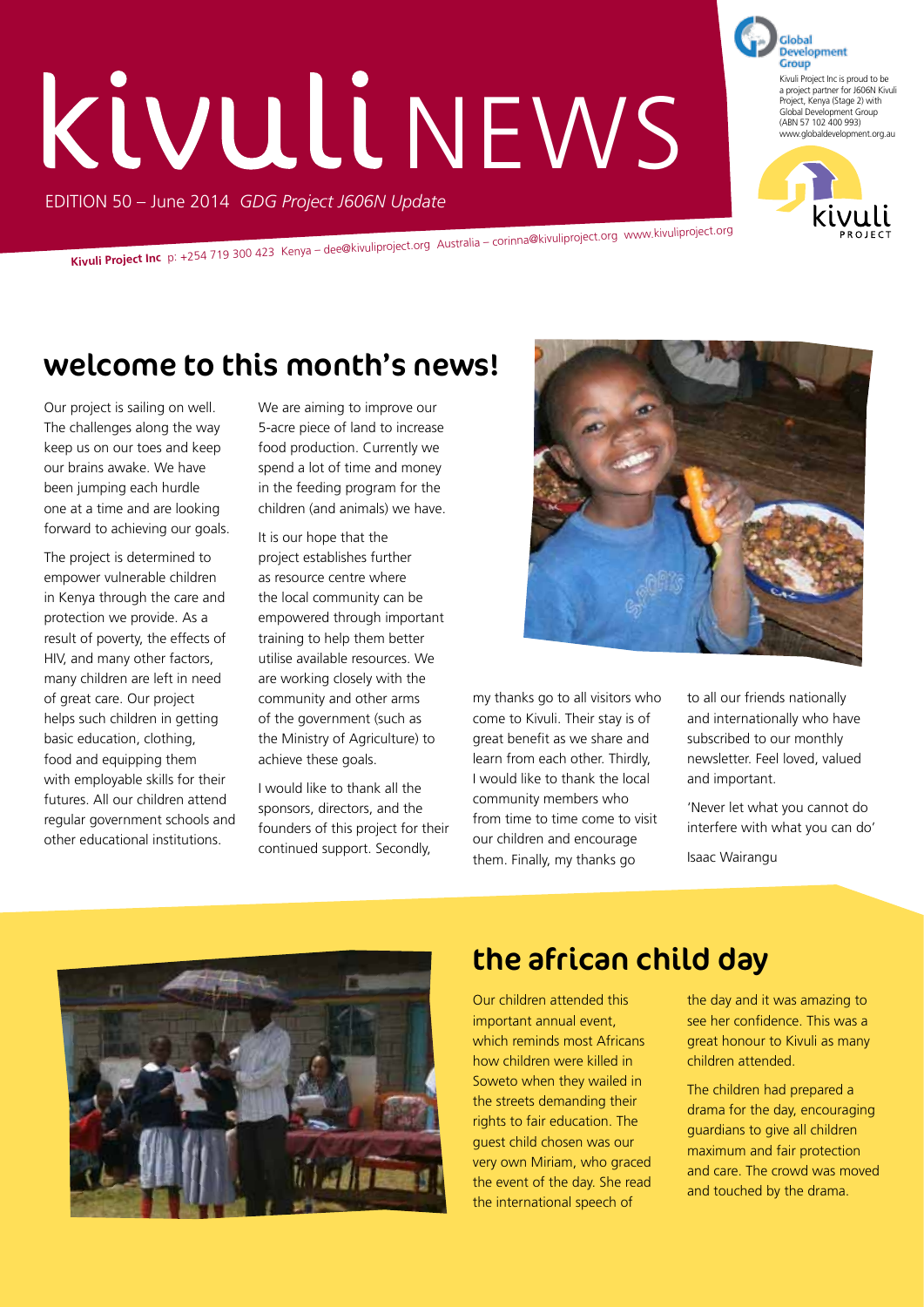#### shamba update

We are harvesting most of the vegetables needed in the kitchen from our shamba. Cabbages are doing very well and so are the kales. This is very encouraging for our kitchen budget. It is awesome to see that with all heads put together we can utilise farming as one of our sustainability projects where food production is catered for. If we are able to drip irrigate the better part of our shamba, our future food production needs should be met without any huge challenges. At the moment we are keeping our vegetables growing by irrigating with the

assistance of a solar water pump and moneymaker foot pump. This foot pump requires one person to manually pump water, using a stepping motion, through a hose, which a second person uses to water the crops. It is a labour intensive and slow process. The season is dry; we are still buying much of the food required, especially maize and beans, from the market. We need rain!

We have seen great saving from the silage we had stored; it has taken us through a significant period where we did not have

to buy other fodder from the community. This has also given us a chance to grow much of the fodder in the shamba.

We have harvested the second crop of garlic, which we are drying before selling it and have sowed some tomatoes in the greenhouse for the first time. Tomatoes do well in greenhouses and give good returns.

Most of the farm is dry. This time around, we have had a prolonged dry season. This had made the cost of every thing go up.





## visitors

We had familiar visitors come for a second time to Kivuli – Lyn and Pam McDonald together with their friend Judy. They had great time enjoying African dishes prepared by our kitchen staff. They had a visit to Murichu High School where most of our secondary school students attend. The school administration was encouraged to see international visitors who really care. They also had good time visiting Ndaragwa Primary School where most of our primary children attend. Whilst there, they had a chance to visit the children within their special needs unit. It was amazing to see most of the

children doing beadwork and making necklaces among many other items. These special needs children are taught how to make various jewellery pieces with beads and sell them in an effort of further empowering the unit.

Njoki (one of our house mothers) was happy to train Pam how to decorate small bags using beads.

The visitors brought us LED lights: a very long strip of 5 metres and 4 circuit breakers. These are very important because in case of misconnection, our wiring will be safe and fire could be avoided.

We would like to say thank you to Lyn, Pam and Judy for their visit and for their generosity and love towards Kivuli.

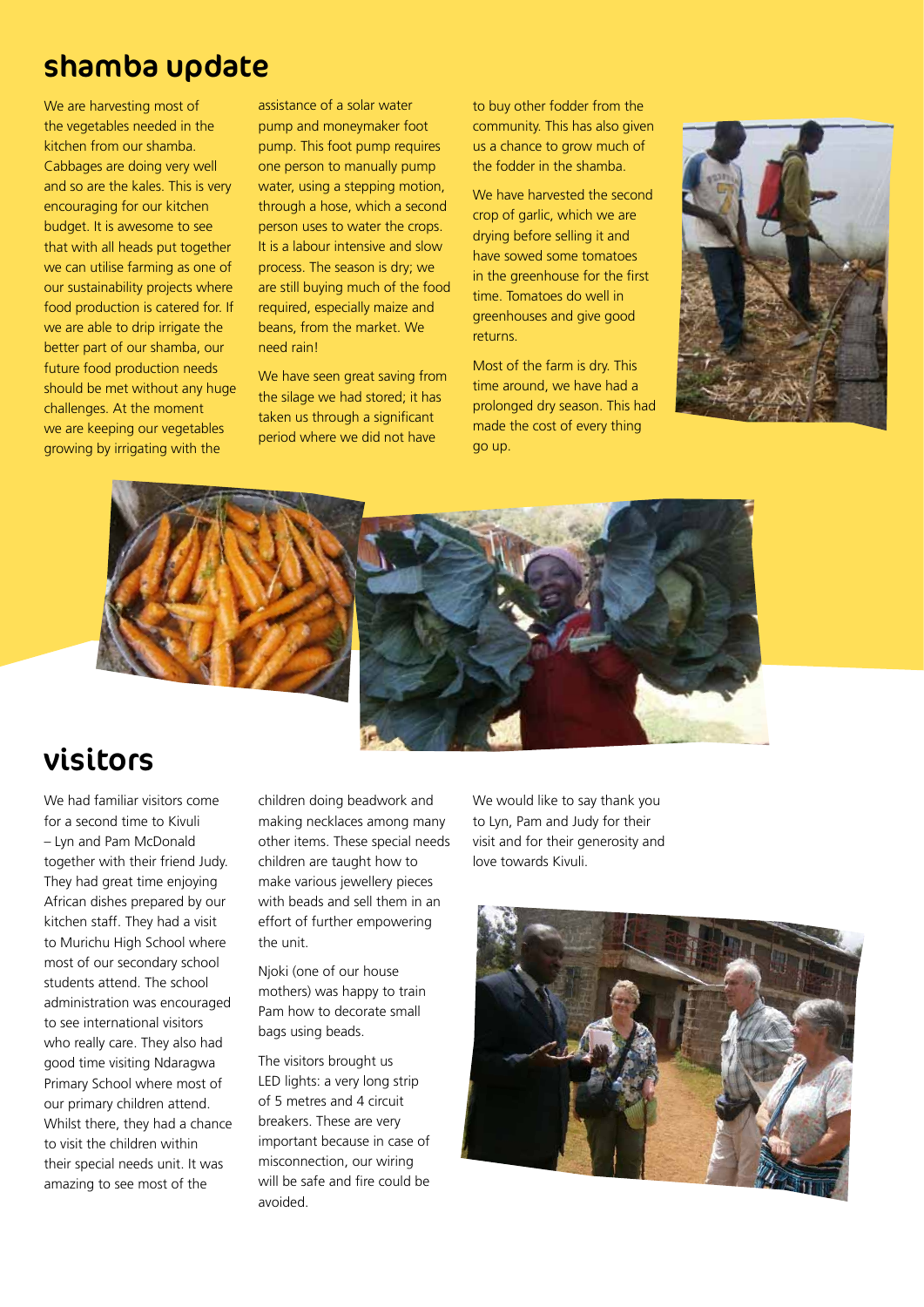## **kivuli project trivia night**

The annual Kivuli Trivia night is on for 2014 to really get the mind going, so put the new date in your calendars and start getting your tables together. Help us raise money to properly irrigate the entire Kivuli shamba!

#### **Date: Saturday 4th October**

- **Place:** Our Lady of Perpetual Help Hall 14 Bedford Road, Ringwood Melways ref 49 H9
- **Time:** Doors open 7.15pm for 7.30pm start
- **Cost:** \$20 per head, tables of approximately 10 (please note, tickets are not tax deductible)

(Real) coffee and cakes available for purchase, BYO nibbles and cold drinks (no bar available)

#### **TRIVIA** | **GAMES** | **SILENT AUCTION** | **PRIZES** | **CAKE STALL**

To book your table contact Dee at dee@kivuliproject.org or call 0409 080 599

**Be quick because places are limited!**



#### **Trivia Night Donations & Prizes**

If you are able to assist with quality items or vouchers for our silent auction or to give away as prizes, please contact dee@kivuliproject.org

## mission travel group greenhouse

You may remember that we were the successful recipients of a \$5000 grant from Mission Travel Group to build a simple greenhouse and pig house using local materials. Well this month we have started the greenhouse project. The 150 rafts have arrived and we look forward to starting construction in the next few weeks. We will keep you up to date with the progress of these projects, which we are so excited about. The aim is to build them using

affordable local materials and methods as another resource for the community. We want to give them ideas and ways to start projects of their own!





#### mid term

Children have broken for the mid term school recess. Most of them joined their families. This gives them a break and time to relax. After this break, our form four students will be preparing for their mock exams, ahead of Kenyan Certificate of Secondary Education (KCSE) finals exams. We are praying that God sees them through.